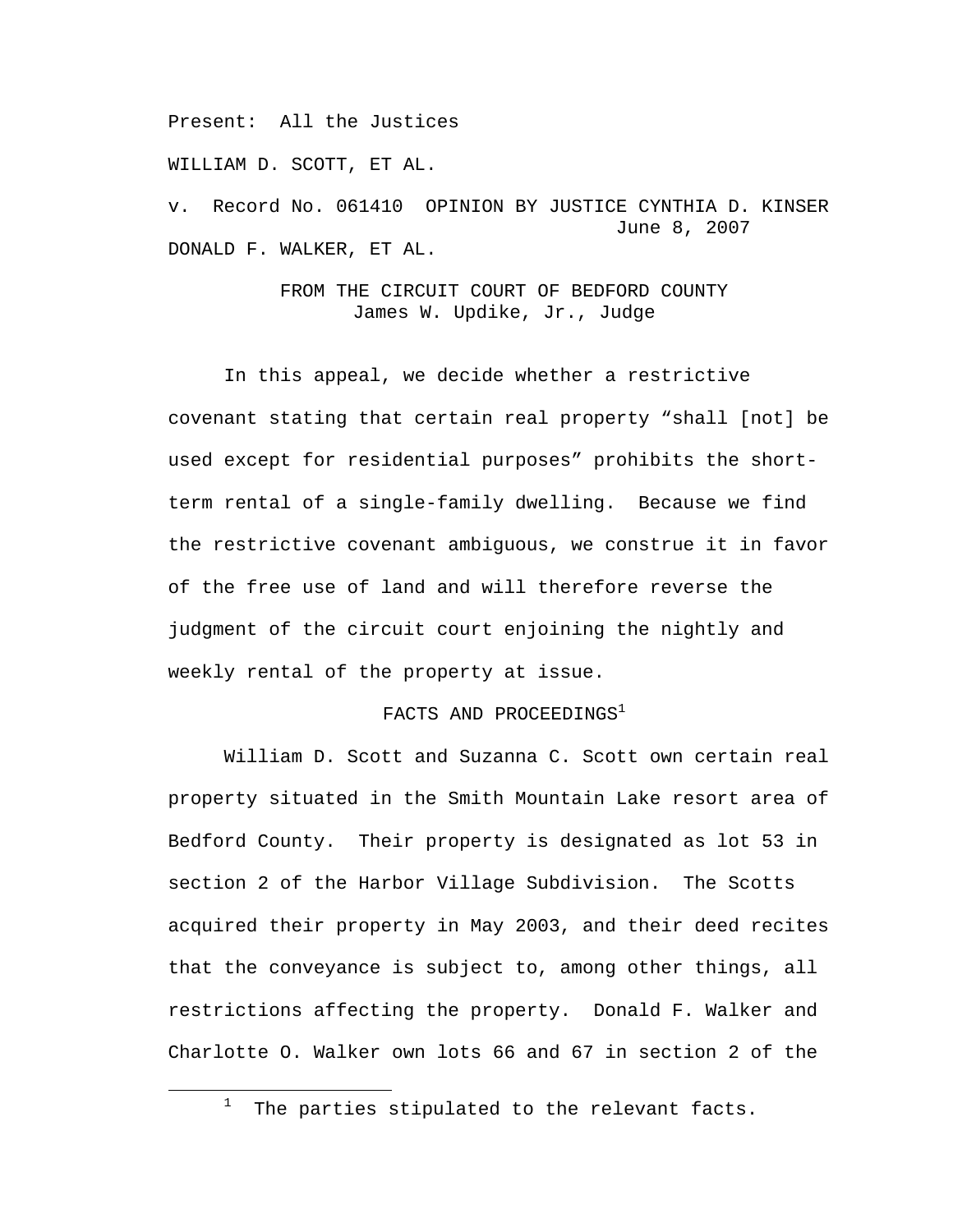same subdivision. The Walkers' lot 67 and the Scotts' property share a common boundary line.

Section 2 of the Harbor Village Subdivision is subject to certain restrictive covenants that were recorded in the clerk's office of the Circuit Court of Bedford County in 1979. $^2$  The following restrictive covenant concerning use of the lots is at issue in this appeal:

 LAND USE AND BUILDING TYPE: No lot shall be used except for residential purposes. No building shall be erected, altered, placed or permitted to remain on any lot other than one detached single-family dwelling not to exceed two and one-half  $(2 \t1/2)$  stories in height, a private garage for not more than two cars, boat dock and boat houses. No lot or lots in said subdivision can be re-subdivided except a lot may be subdivided providing each part is allotted to an adjoining lot.

By letter dated April 9, 2003, the trustees for Harbor Village Subdivision provided a copy of the restrictive covenants to the Scotts.

Sometime after acquiring their property, the Scotts began leasing their single-family dwelling on a nightly and weekly basis. In March 2004, the Walkers filed a bill of complaint seeking to enjoin the Scotts from doing so. The Walkers alleged that the short-term rental of the Scotts' property violated the restrictive covenant prohibiting use of the lot "except for residential purposes." Upon

<sup>2</sup> The trustees of the subdivision restated the restrictive covenants in 2004.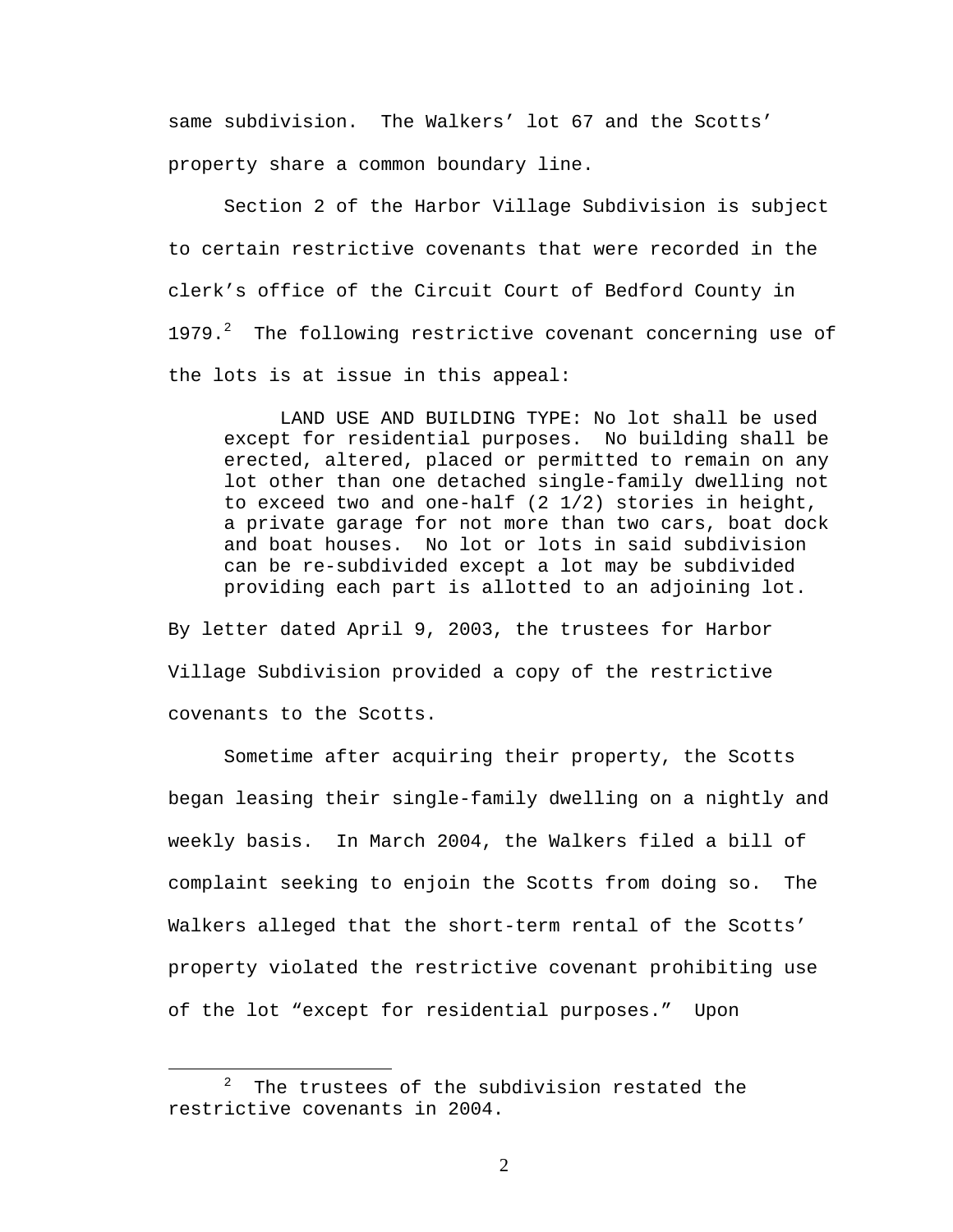considering the parties' stipulation of facts, memoranda, and oral argument, the circuit court granted injunctive relief to the Walkers and enjoined the Scotts "from nightly and/or weekly rentals of their real property in the Harbor Village Subdivision." The circuit court reached the following conclusions:

[(1) T]he plain and ordinary meaning of the term "residential purposes" encompasses both a type of use and duration of use  $\ldots$  . : (2) "Residence" means more than mere physical presence and less than domicile; (3) [A] strict construction of the covenant prohibiting lots from being used "except for residential purposes" excludes rental of the real property on a nightly or weekly basis; and (4) [T]he lease/rental of the real property on a nightly or weekly basis is not a use for "residential purposes" and thus, violates the restrictive covenant prohibiting lots from being used "except for residential purposes."

This appeal by the Scotts ensued.

## ANALYSIS

The question before us is whether the restrictive covenant stating that "[n]o lot shall be used except for residential purposes" prohibits rental of the subject property on a nightly and/or weekly basis. The facts are not in dispute. The circuit court's interpretation of the restrictive covenant is, however, a question of law, which we review de novo. Turner v. Caplan, 268 Va. 122, 125, 596 S.E.2d 525, 527 (2004).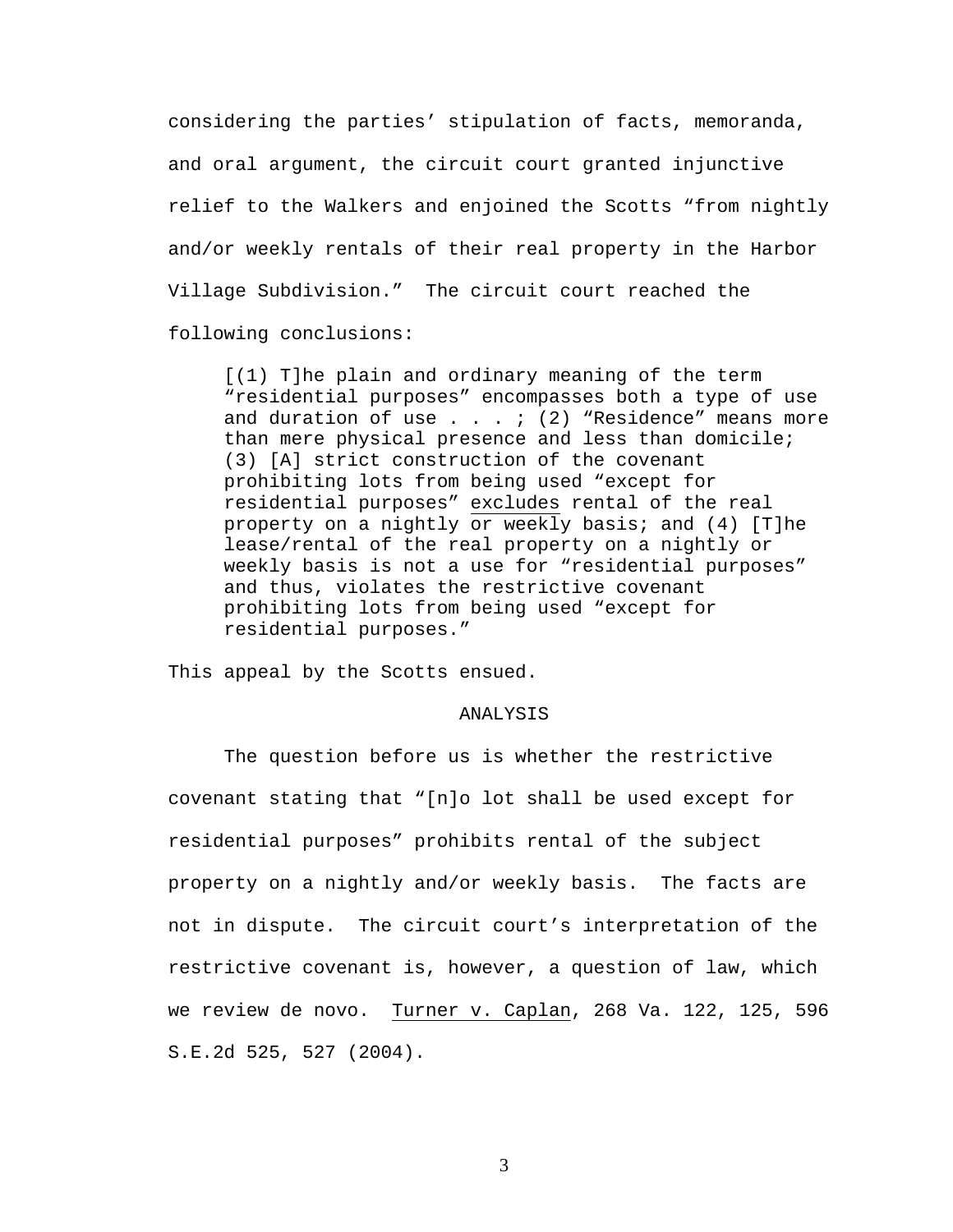When, as in this case, the interpretation and enforcement of a restrictive covenant concerning real property is at issue, we are guided by certain legal principles:

It is . . . the general rule that while courts of equity will enforce restrictive covenants where the intention of the parties is clear and the restrictions are reasonable, they are not favored, and the burden is on him who would enforce such covenants to establish that the activity objected to is within their terms. They are to be construed most strictly against the grantor and persons seeking to enforce them, and substantial doubt or ambiguity is to be resolved in favor of the free use of property and against restrictions.

Schwarzschild v. Welborne*,* 186 Va. 1052, 1058, 45 S.E.2d 152, 155 (1947); accord Waynesboro Village, L.L.C. v. BMC Properties, 255 Va. 75, 80, 496 S.E.2d 64, 67–68 (1998); Bauer v. Harn, 223 Va. 31, 39, 286 S.E.2d 192, 196 (1982); Jernigan v. Capps, 187 Va. 73, 78, 45 S.E.2d 886, 889 (1948). "However, if it is apparent from a reading of the whole instrument that the restrictions carry a certain meaning by definite and necessary implication, then the thing denied may be said to be clearly forbidden, as if the language had been in positive terms of express inhibition." Bauer, 223 Va. at 39, 286 S.E.2d at 196 (citing Friedberg v. Riverpoint Bldg. Comm., 218 Va. 659, 665, 239 S.E.2d 106, 110 (1977)).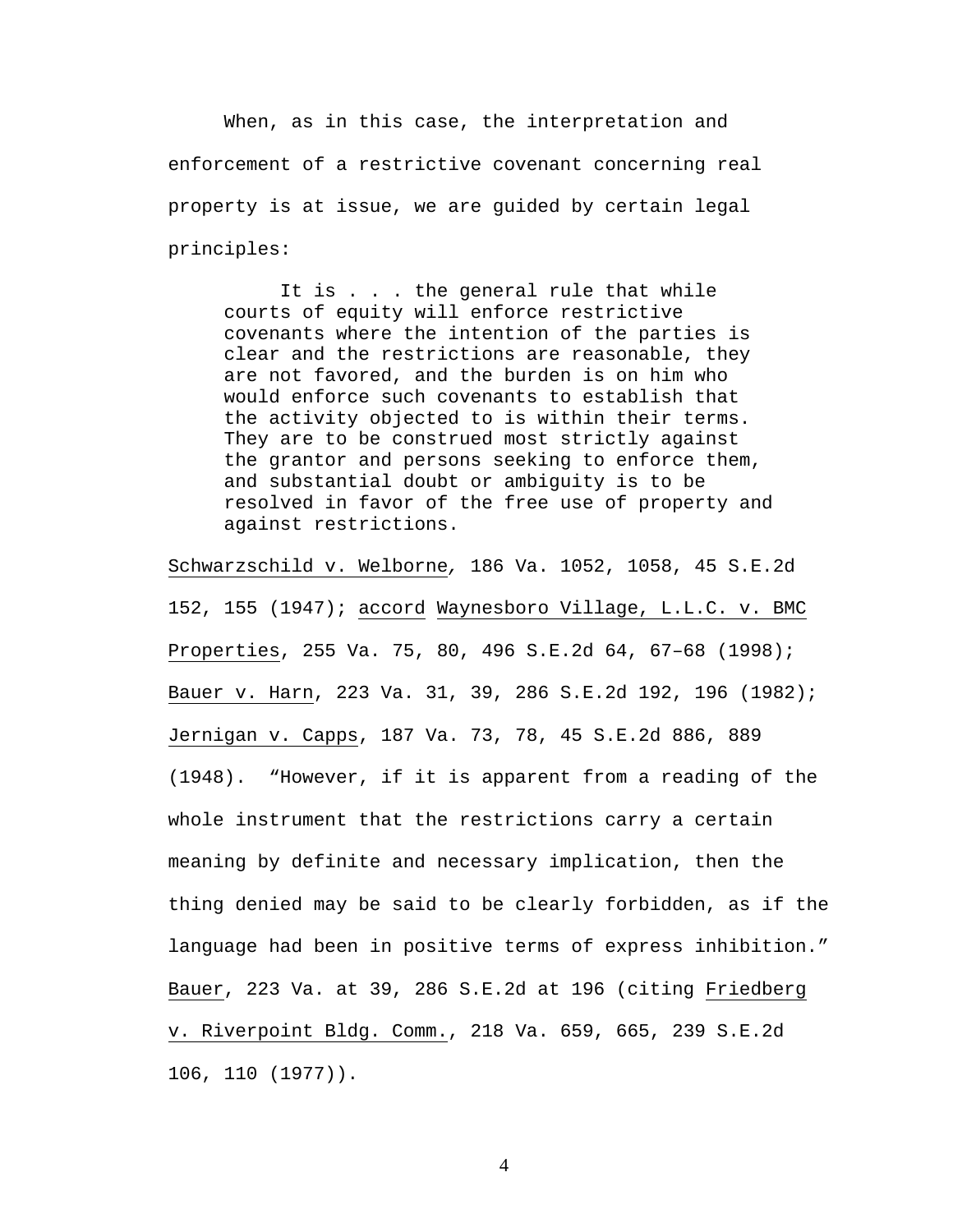The Walkers argue that the term "residential purposes" is not ambiguous and that this Court has historically defined the terms "residential" and "residence" to encompass a "duration of time" element. Continuing, the Walkers distinguish a residential use from a temporary or transient use and assert that the Scotts' nightly and/or weekly rental of their lot falls into the latter category and, thus, violates the restrictive covenant at issue. In urging this Court to affirm the circuit court's judgment, the Walkers do not rely on the Scotts' receipt of rental income as a basis for challenging the Scotts' use of their lot.

 The Scotts, however, assert that the restrictive covenant neither expressly nor by necessary implication prohibits the short-term rental of their lot in Harbor Village Subdivision. They point out that the restrictive covenant is actually silent as to the rental or lease of real property and argue that any lease of their lot, regardless of its length, is a residential use of their property. The Scotts further contend that the phrase "residential purposes" is ambiguous and that the circuit court erred by considering "duration of use" as a factor in determining what constitutes "residential purposes." Finally, they contend that, if the developer had intended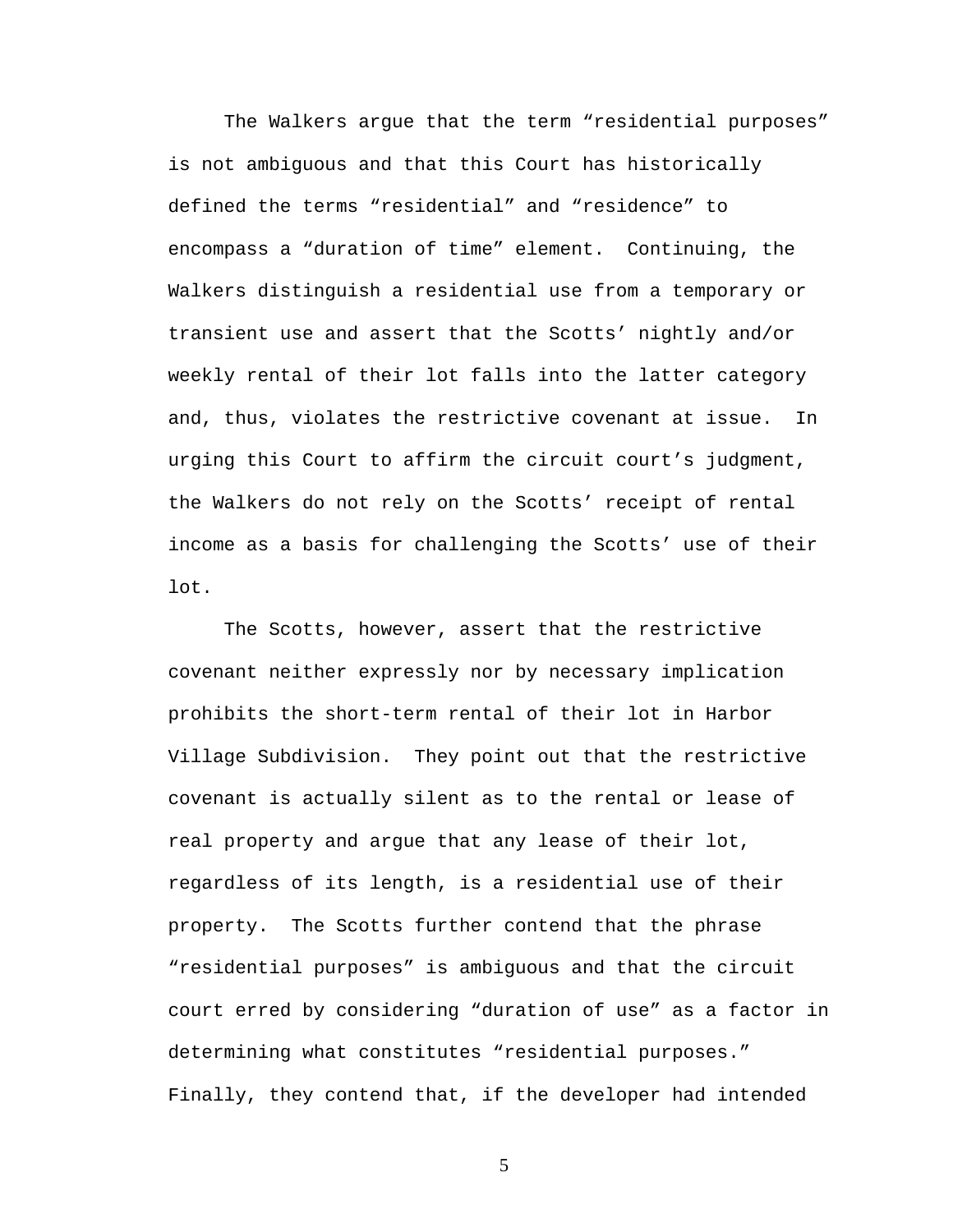to prohibit short-term rentals of the lots in Harbor Village Subdivision, specific language to that effect could easily have been included in the restrictive covenants.

 Both parties cite several decisions from other jurisdictions in support of their respective positions. Compare Yogman v. Parrott, 937 P.2d 1019, 1023 (Or. 1997) (short-term rental of lot did not violate restrictive covenant requiring that the lot "be used exclusively for residential purposes"), with O'Connor v. Resort Custom Builders, Inc., 591 N.W.2d 216, 220–21 (Mich. 1999) (interval ownership in a home violated restrictive covenant prohibiting use of a lot "except for residential purposes"). They also discuss several of this Court's decisions that they agree are not directly on point. Our prior decisions, however, are instructive. We turn now to those cases.

 First, in Deitrick v. Leadbetter, 175 Va. 170, 8 S.E.2d 276 (1940), the restrictive covenant at issue stated that certain property "shall not be used except for residential purposes." Id. at 173, 8 S.E.2d at 277. The owner admitted that she bought her home with the intention to use it as a tourist home, not as a private residence, and did in fact use it for that purpose. Id. The home contained four tourist bedrooms, along with a dining room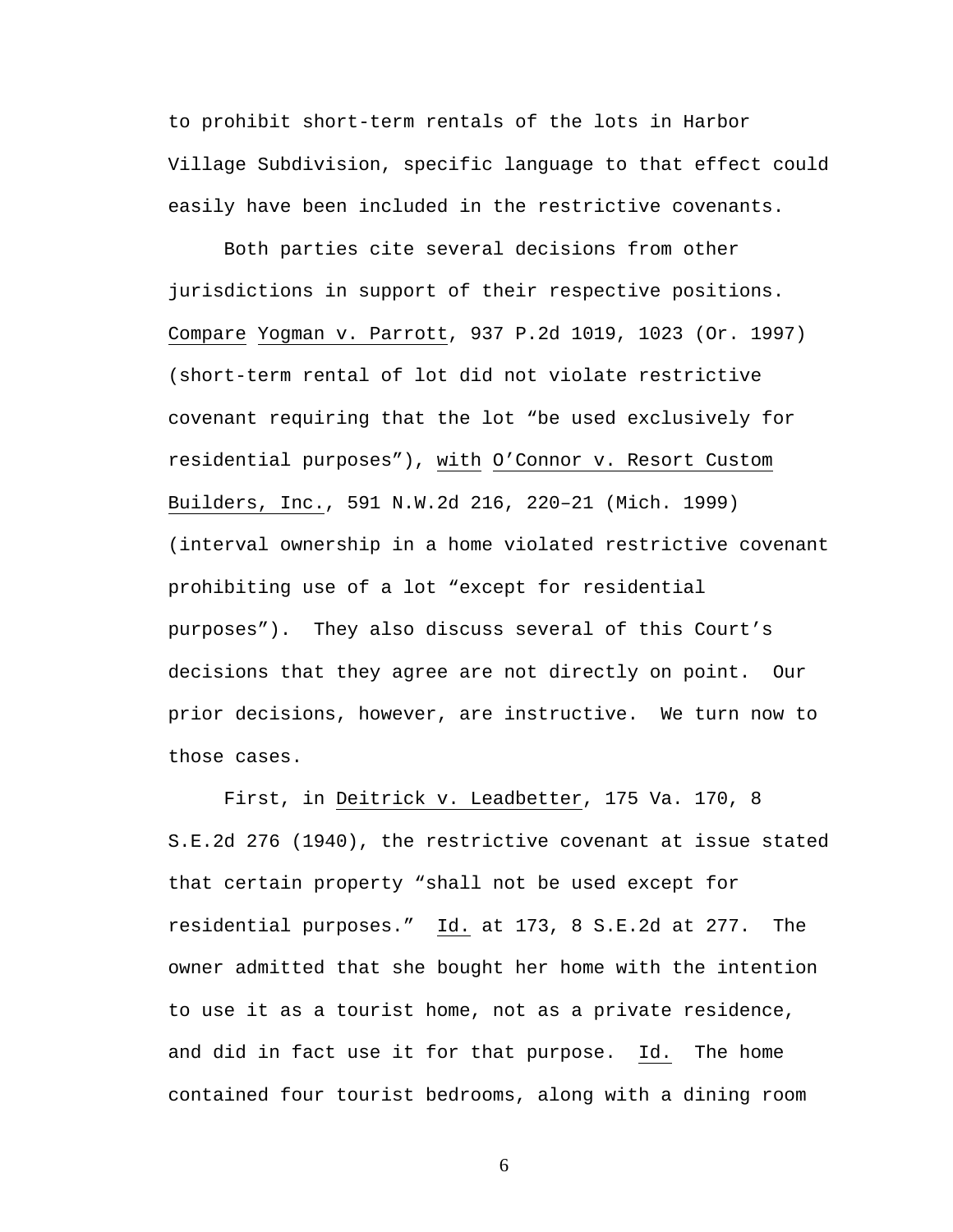and kitchen, in which the owner and her family lived. Id. We affirmed the trial court's judgment enjoining the owner's operation of a tourist home because it could not be "seriously questioned" that she was operating a business. Id. at 174, 8 S.E.2d at 278. Thus, we concluded that, "if it is a business, then this lot is not being used for 'residential purposes.'" Id. We further noted that "[b]oarding houses are not private residences, and, on principle, it makes no difference if the boarder stays one day or two." Id. at 175, 8 S.E.2d at 278. We agree with the Scotts' observation that the critical factor in Deitrick was the owner's use of her home as a business, not the length of her boarders' stays.

 Next, in Schwarzschild, the owner rented rooms in her home to others, but she did not furnish meals to her boarders. 186 Va. at 1054–55, 45 S.E.2d at 153–54. The question before the Court was whether such use of the owner's home violated a restrictive covenant requiring that "there shall not be erected more than two dwellings" and that "such improvements shall be a dwelling or two dwellings." Id. at 1057, 45 S.E.2d at 154–55. In answering that question, we first pointed out that the restrictive covenant did not expressly prohibit the owner's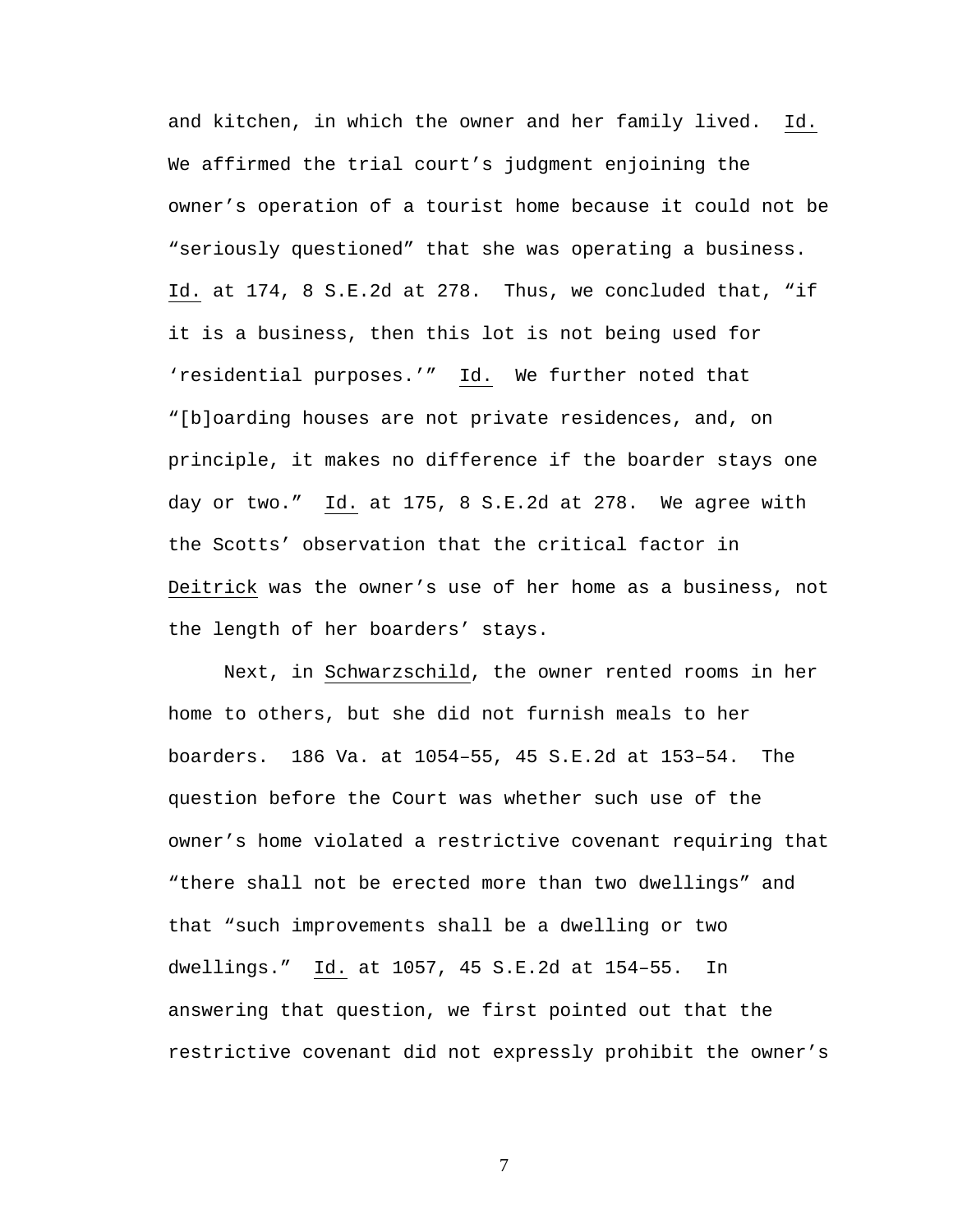rental of rooms in her house. Id. at 1058, 45 S.E.2d at

155. We then asked these questions:

Is it a necessary implication from the words of the restriction? Is it clear and not doubtful that by limiting the building on the lot to a dwelling or two dwellings, it was intended that nobody should dwell in the dwelling except the owner and his family? If that had been intended, it would have been easy to say so, and it would not likely have been left to the uncertainty of inference.

## Id.

Since the restrictive covenant did not "limit the use of the property to 'a private dwelling,' or to 'a single family dwelling,' " we concluded that the owner's rental of rooms in her home did not "convert[] the dwelling to a business use more than does an apartment house." Id. at 1062–63, 45 S.E.2d at 157. We refused to broaden the language of the restrictive covenant to include a prohibition that did not appear "in [its] terms or by necessary implication." Id. at 1063, 45 S.E.2d at 157.

 We also distinguished the facts in Deitrick, pointing out that the restriction there was broader and the use was different. Id. at 1064, 45 S.E.2d at 158. Unlike the transient guests in Deitrick, the guests in Schwarzschild expected their stays to last as long as their business permitted, and the restrictive covenant limited the use of the property to a dwelling, not to a private residence.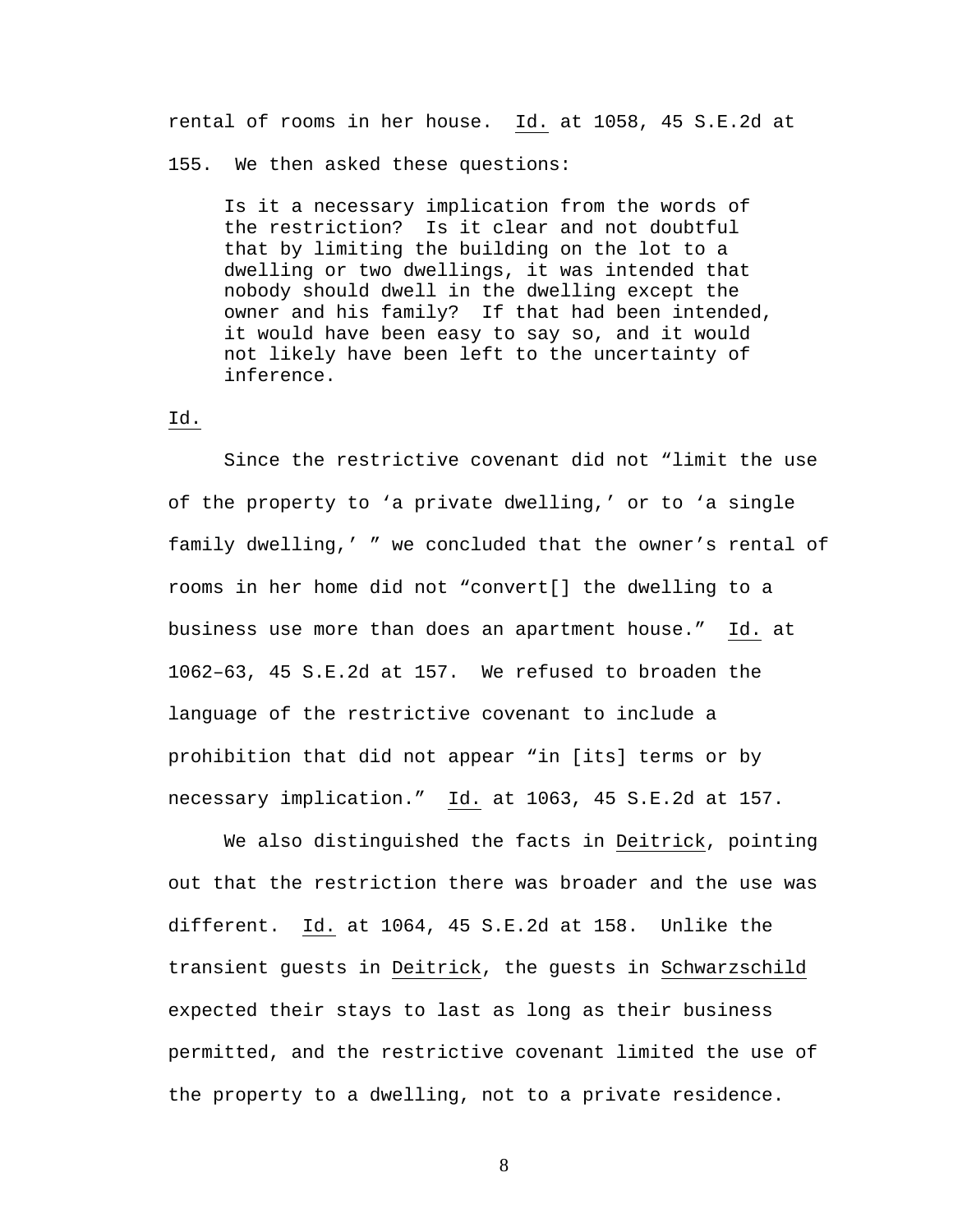Id. at 1064–65, 45 S.E.2d at 158. Referring to the tourist home in Deitrick, we stated, "A house is not being used for 'residential purposes' by tourists who spend the night." Id. at 1065, 45 S.E.2d at 158.

 Finally, in Jernigan, a one-story, four-family apartment building was to be erected on a lot subject to restrictive covenants requiring that " 'only one residential building . . . shall be erected on any lot' " and ' "the use of the land shall be restricted to residential purposes.' " 187 Va. at 75–76, 45 S.E.2d at 887–88. The question before the Court was whether the proposed building violated those particular restrictive covenants. Id. at 77, 45 S.E.2d at 888. The Court found no express terms in the restrictive covenants forbidding "the erection of 'an apartment house' or 'a multiple family residence.'" Id. at 79, 45 S.E.2d at 889. We further concluded that the language in the restrictive covenants did not "prohibit[] by necessary implication the erection of the proposed building." Id. We interpreted the restrictive covenants at issue as having two purposes: to prohibit "the erection of more than a single building on a single lot" and to limit "the type of the structure and its use to that of a 'residential building.'" Id. at 80, 45 S.E.2d at 889. Since the proposed structure conformed to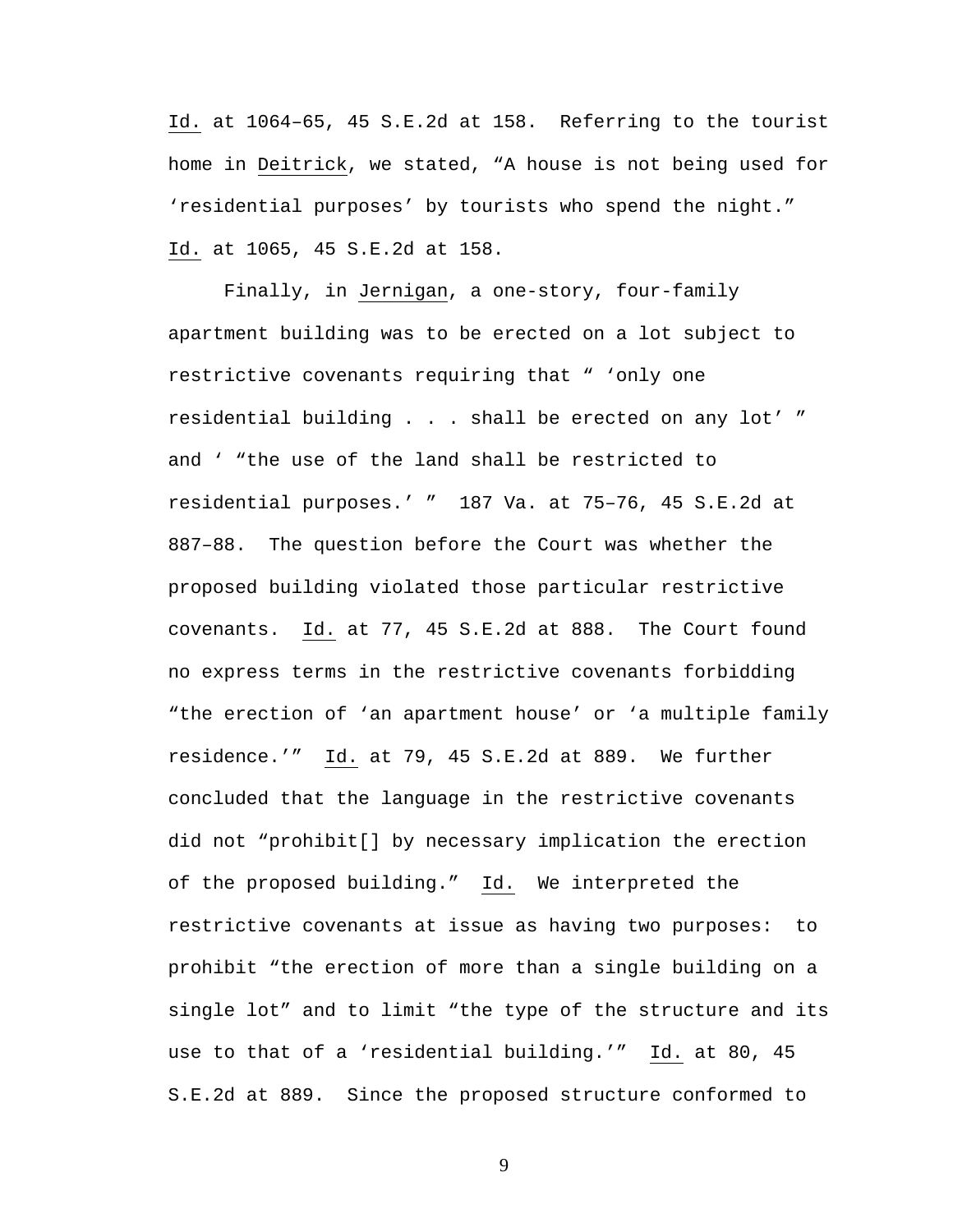the first purpose, the only question was whether the structure was a "residential building." Id.

In answering that question, we first looked to the plain and ordinary meaning of the term "residential building" and stated that "such a building is one which is used for residential purposes, – that is, one in which people reside or dwell, or in which they make their homes, as distinguished from one which is used for commercial or business purposes." Id. at 80, 45 S.E.2d at 890. But, we also considered the definitions of the terms "residential" and "residence." Id. In part, the definition of "residential" was: " 'Used, serving, or designed as a residence or for occupation by residents.' " Id. (quoting Webster's New International Dictionary, 2d Ed.). The term "residence" was defined as: " 'The place where one actually lives or has his home; a person's dwelling place or place of habitation; an abode.' "<sup>3</sup> Id. We then concluded that the building, which was designed to accommodate four families, was a "residential building" and

 $\frac{1}{3}$  Today, Webster's continues to define "residential" to mean "used, serving, or designed as a residence or for occupation by residents." Webster's Third New International Dictionary 1931 (1993). The term "residence" is defined as "the act or fact of abiding or dwelling in a place for some time; an act or making one's home in a place." Id.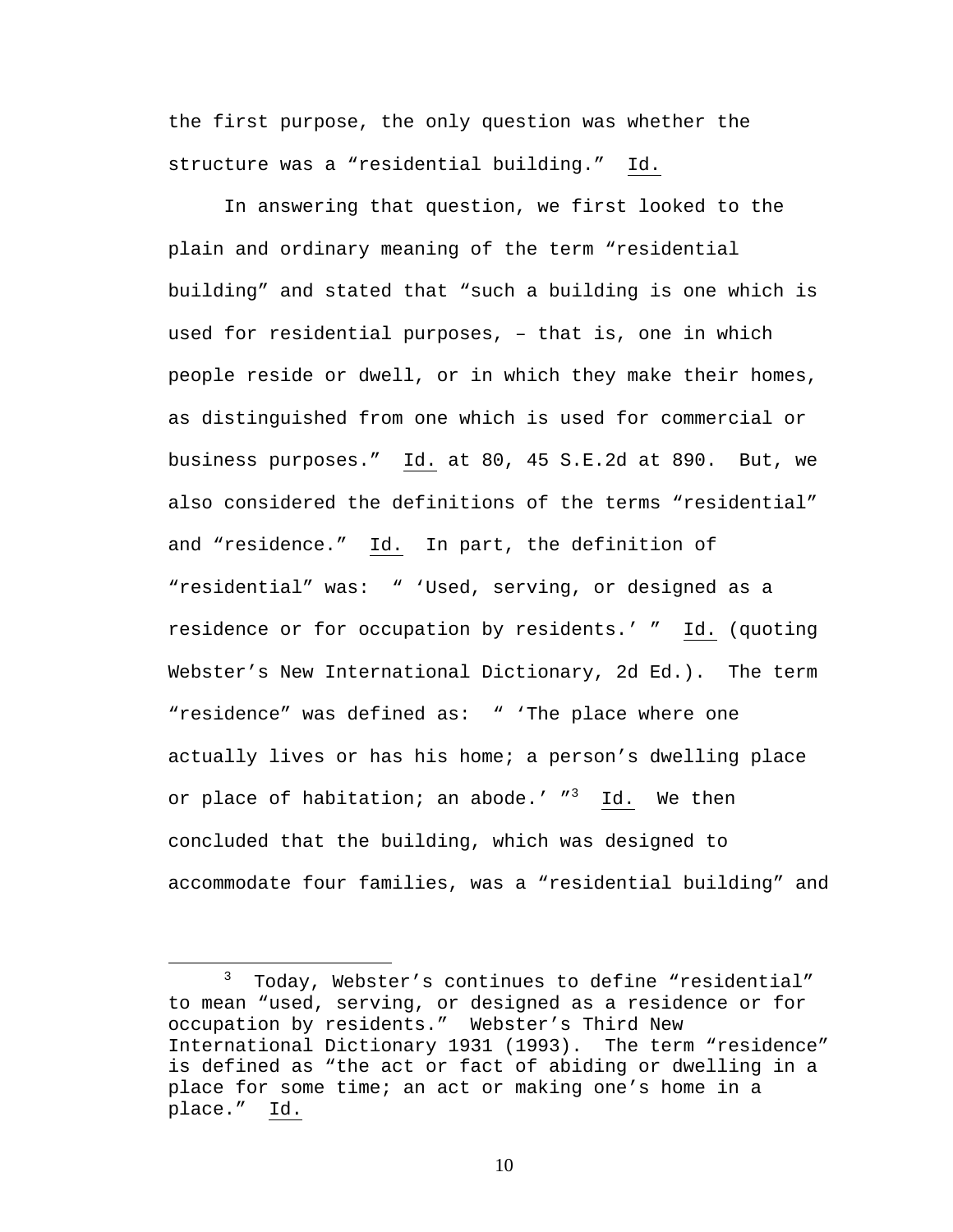that the restrictive covenants did not prohibit its erection. Id. at 83, 45 S.E.2d at 891.

We agree with the Walkers' observation that a transient use of the proposed building was not at issue in Jernigan. In the Court's view, however, the purpose of the restrictive covenant "was to confine the use of the property to residential purposes as distinguished from business or commercial purposes." Id. at 82, 45 S.E.2d at 890–91. We quoted with approval the reasoning of the court in Hunt v. Held, 107 N.E. 765, 766 (Ohio 1914), concluding that "[i]f a building is used as a place of abode and no business carried on, it would be used for residence purposes only when occupied by one family or a number of families." Jernigan, 187 Va. at 82, 45 S.E.2d at 890.

In each of these cases, despite the differences in the respective restrictive covenants, we distinguished the use at issue from a business or commercial use. See also Lowden v. Bosley, 909 A.2d 261, 267 (Md. 2006)

(" 'Residential use,' without more, has been consistently interpreted as meaning that the use of the property is for living purposes," and a transitory use does not defeat the residential status); Mullin v. Silvercreek Condo., Owner's Ass'n, 195 S.W.3d 484, 490 (Mo. Ct. App. 2006) ("The plain and ordinary meaning of 'residential purposes' is 'one in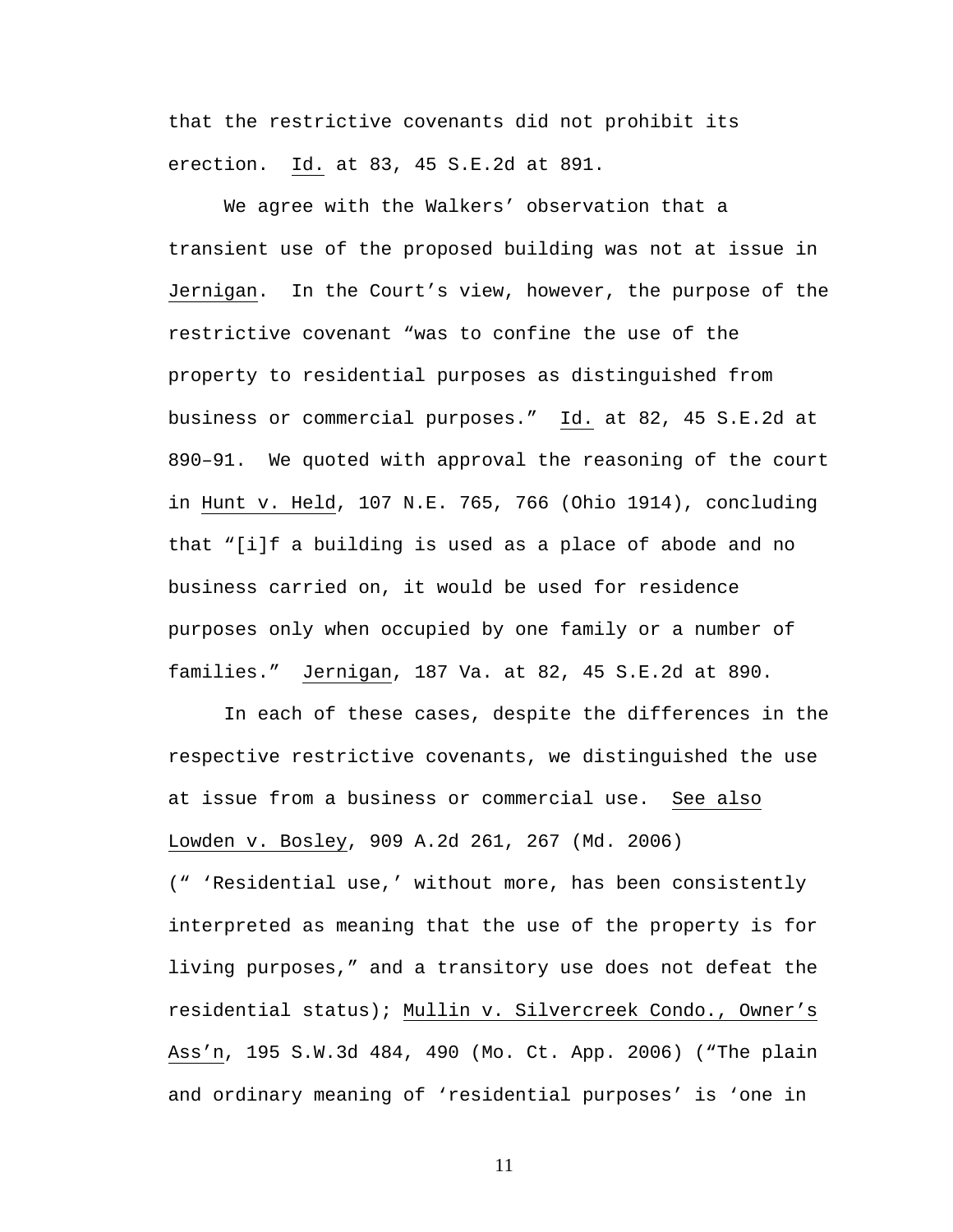which people reside or dwell, or which they make their homes, as distinguished from one which is used for commercial or business purposes.' "). Contrary to the Walkers' argument, we did not consider the length of the tenancy as the determinative factor. Even in Deitrick, where the boarders were clearly transient, we focused on the owner's operation of a business, i.e., a tourist home. In addition, the owners in Deitrick and Schwarzschild were renting several rooms in their respective homes; whereas, here, the Scotts are leasing their entire lot and the single-family dwelling situated on it.

Against the backdrop of our decisions in Deitrick, Schwarzschild, and Jernigan, we turn now to the question whether the restrictive covenant before us prohibits the challenged use. We conclude that it does not. The restrictive covenant does not by express terms prohibit the short-term rental of the Scotts' lot in the Harbor Village Subdivision. See Bruton v. Wolter, 216 Va. 311, 314, 218 S.E.2d 438, 440 (1975) (restrictive covenant did not expressly prohibit rental of a guest cottage). In fact, the restrictive covenant is silent as to leases or rental agreements. We further conclude that the restrictive covenant at issue does not "carry . . . by definite and necessary implication" a prohibition against the Scotts'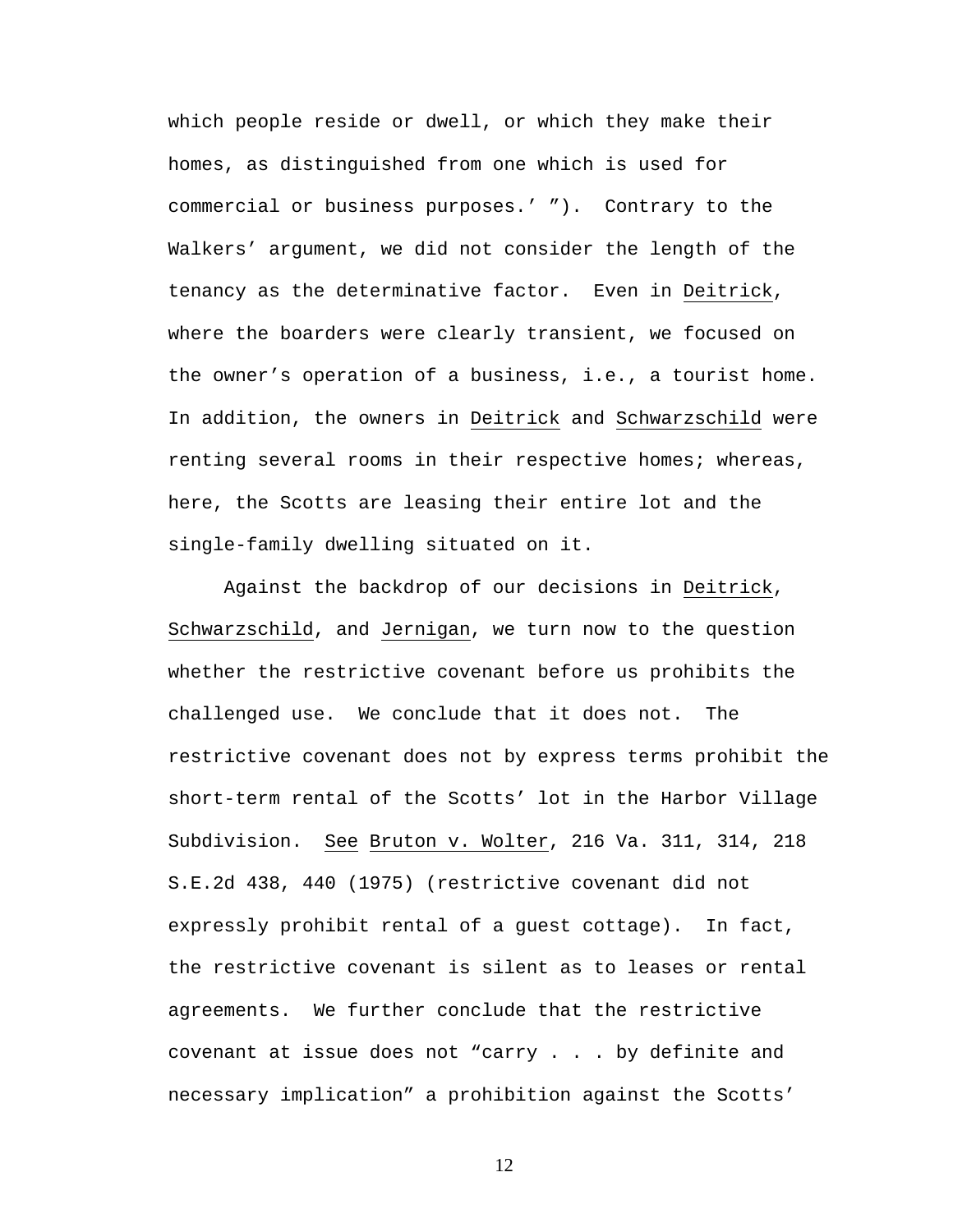nightly or weekly rental of their property. Bauer, 223 Va. at 39, 286 S.E.2d at 196. As the court in Yogman observed, "if 'residential' refers to an intention to live in a home for more than a temporary sojourn or transient visit, even [the Scotts'] own use of the property, as well as their rental use, is not 'residential.' " 937 P.2d at 1021. On the other hand, those people who rent the Scotts' property use it as a temporary place of abode and engage in activities normally associated with a dwelling place. See id.

Instead, we find the restrictive covenant, in particular the phrase "residential purposes," to be ambiguous in several respects. See Yogman, 937 P.2d at 1021 (finding term "residential" to be ambiguous). It is ambiguous as to whether a residential purpose is viewed only in contradistinction to a business or commercial use; and, if not so limited, it is ambiguous both as to whether a residential purpose requires an intention to be physically present in a home for more than a transient stay and as to whether the focus of the inquiry is on the owner's use of the property or the renter's use. Indeed, even the circuit court's interpretation that the term " '[r]esidence' means more than mere physical presence and less than domicile" is ambiguous. It can be argued that a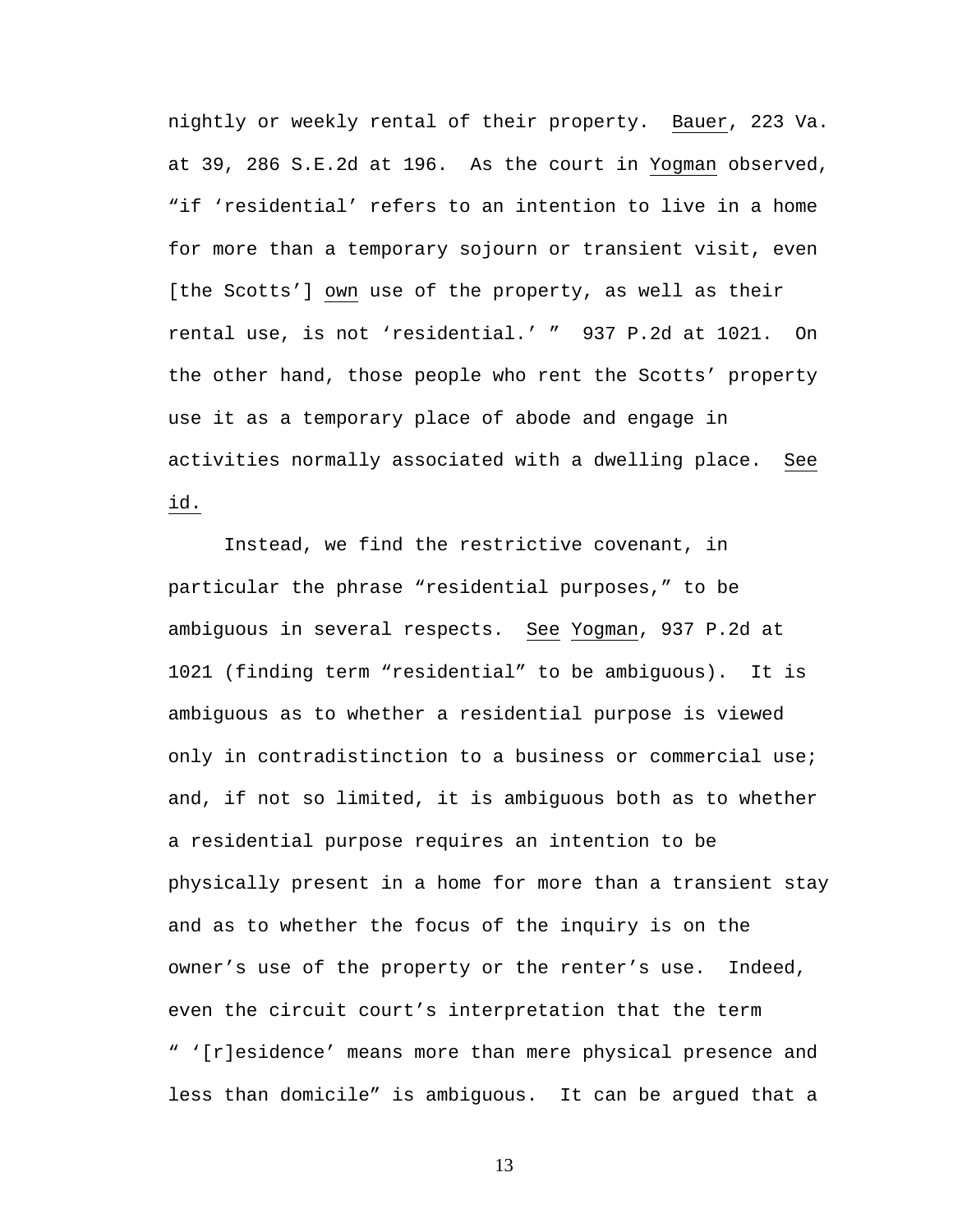nightly or weekly rental is more than mere physical presence. Moreover, if the phrase "residential purposes" carries with it a "duration of use" component, it is ambiguous as to when a rental of the property moves from short-term to long-term.

Under our case law, a restrictive covenant of "substantial doubt or ambiguity" must be interpreted "in favor of the free use of property and against restrictions." Schwarzschild, 186 Va. at 1058, 45 S.E.2d at 155. If the restrictive covenant at issue was intended to prevent the short-term rental of lots in the Harbor Village Subdivision, "it would have been easy to say so, and it would not likely have been left to the uncertainty of inference." Id. In the absence of language expressly or by necessary implication prohibiting nightly or weekly rentals, we find that the Scotts' short-term rental of their property did not run afoul of the restrictive covenant at issue. The Walkers did not carry their burden to establish that the terms of the restrictive covenant prohibited the activity to which they objected. See Schwarzschild, 186 Va. at 1058, 45 S.E.2d at 155.

## CONCLUSION